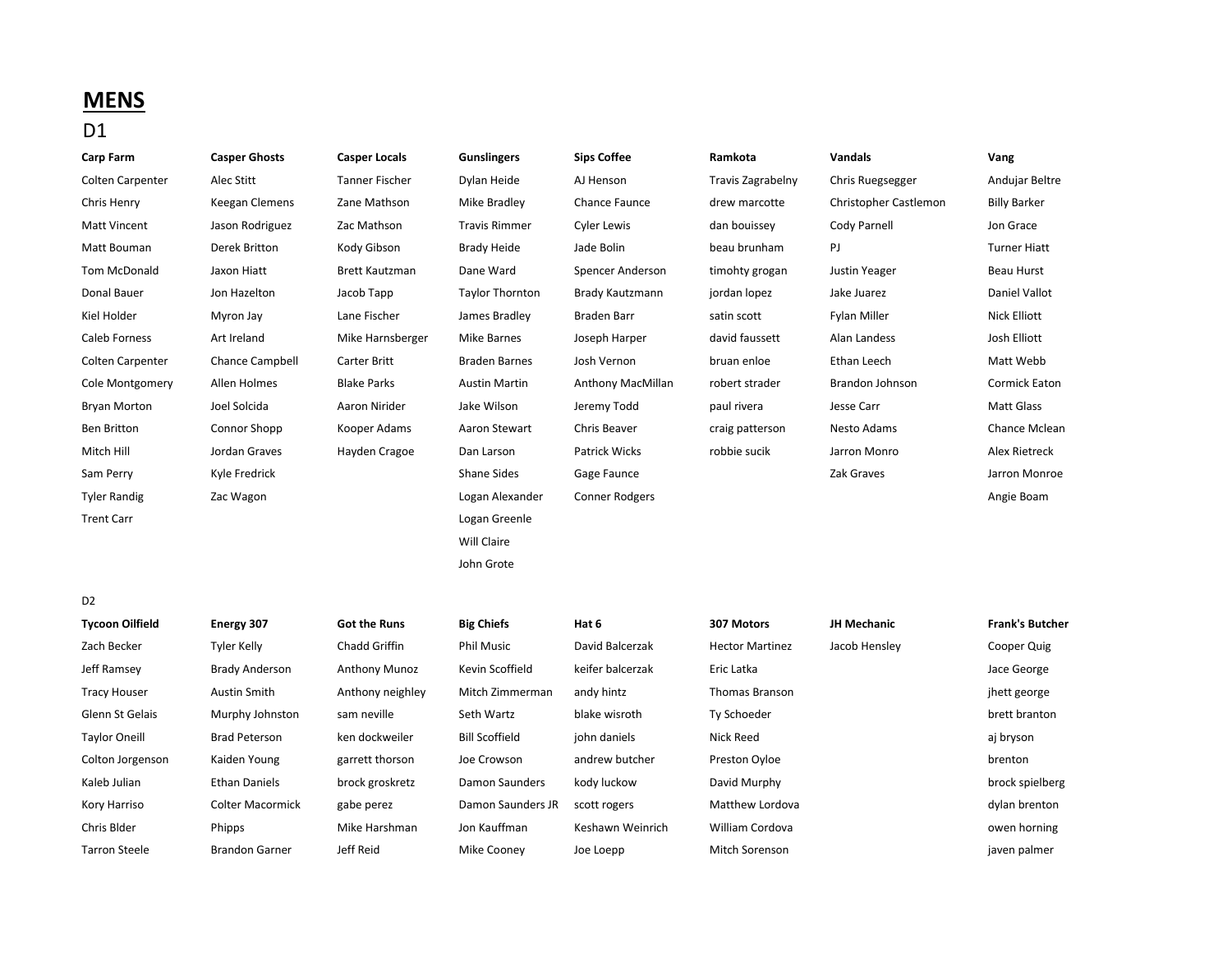| Nate Breit     | Quashon Smith | Stephen Koch            | Billy Bohannon      | Jed Booth    | Corbin Kirk   | lane fanto   |
|----------------|---------------|-------------------------|---------------------|--------------|---------------|--------------|
| Jakeb Roduner  | Jason Ford    | Keith Roberts           | <b>Bill Wallace</b> | Chris Parks  | David Murphy  | bryer benton |
| Jordan Tharp   |               | Dan Hall                | Jay Greenwood       | Shak Hopkins | Cael Hull     |              |
| Dustin Tedford |               | <b>Austin Buckallew</b> |                     | Garrett Osen | Marcus Brogan |              |
| Caden Morrow   |               | damian Rushton          |                     |              | Matt Tanner   |              |
| Joe Compston   |               | Nick Glenn              |                     |              |               |              |
| Chris Bauer    |               |                         |                     |              |               |              |
|                |               |                         |                     |              |               |              |
|                |               |                         |                     |              |               |              |

D4E

| <b>BH Rig and Tong</b> | <b>CC Widow Makers</b> | <b>Ditch Diggahs</b> | <b>Johnny Appleseed</b> | <b>MAD Towing</b>     | Pistol Pete's Bombers Platinum Wyo |                         |
|------------------------|------------------------|----------------------|-------------------------|-----------------------|------------------------------------|-------------------------|
| Josh Franklin          | Joe Beals              | Rob Weisz            | Jerry Moore             | Adiran jimenez        | Andrew Kennedy                     | <b>Eduardo Landers</b>  |
| Andrew Knoll           | <b>Colter King</b>     | Zach Green           | Nay Jozwik              | Lane Millay           | Connor Diller                      | Gouduncio montes        |
| Andrew Whittle         | Damian Lucero          | Calllie Quinlan      | chris watts             | Eli Ford              | Jim Downs                          | luis Varela             |
| Juan Saldivor          | Mike Shaw              | Rob Weisz            | chris johnson           | Pat Cardinal          | Kevin Bogert                       | hilario martinez        |
| Jason Potter           | geoff shell            | Abby Gray            | randy uhlich            | Tanner Vivian         | Nick Whipps                        | geronimo marcial        |
| Zach Loy               | coby rideout           | <b>Trevor Tyree</b>  | justin cathey           | Josh Capasso          | Brady Kennedy                      | benny roberts           |
| Dan Hayden             | ronain jackson         | Jessica Brenton      | jeremiah bernardis      | <b>Brandon Pemble</b> | Randy Weight                       | juan c guzman           |
| <b>Brian Prosise</b>   | drew parnell           | tessa coscino        | jacob kraft             | Kendall Hutcinson     | Karson Kennedy                     | matt potter             |
| <b>Shorty Vasquez</b>  | chris conroy           | matt dykhuizen       | braden becker           | Cobi Eshew            | Dan Uresk                          | hector barbosa          |
| Levi Dutton            | tommy riddle           | tyler houser         | brain helling           | <b>Dalton Carrick</b> | Nic Dillar                         | abel ortiz              |
|                        | curtis farris          | sam finch            | payton rogers           | <b>Bryce Brenton</b>  | Garrette Cote                      | humburto montes         |
|                        | jason boe              | emily wonderwood     | <b>Todd Jones</b>       | Cam Corbett           | Chris Ryan                         | Humberto ortega         |
|                        | colin gransberry       | josh atkinson        | Andy Jozwik             | Matt Wilfong          |                                    | <b>Tyler Strickland</b> |
|                        | sam cann               |                      |                         |                       |                                    | Sonny                   |

D4W

| Circle B        | Depend a Pawn      | <b>Wild West</b>   | <b>Ramshorn Constr</b> | <b>White Buffalo</b> | <b>Irish Spring Green</b> | Yeti            |
|-----------------|--------------------|--------------------|------------------------|----------------------|---------------------------|-----------------|
| Cody Rankin     | Jason Vanderlinden | Ian Hammerschmitt  | Jeremiah Kost          | John Doherty         | Jesse Harshman            | Cecil Teague    |
| andrew harris   | Randy Wetzel       | <b>Tim Cargner</b> | <b>Tyler Bailev</b>    | <b>Bob Casados</b>   | Logan Moncur              | Kacy frank      |
| brandon lamb    | Keith Black mon    | Darrin Stephenson  | Dan Vallot             | Cody Miller          | <b>Brett Brenton</b>      | nate lajeunesse |
| brian balfour   | Cody collins       | Caleb Isais        | Jordan Grossman        | Brvan Hill           | Evan Sowers               | chris halev     |
| briuan northrop | oakley crippen     | Mat Popescu        | Jugger Hillhouse       | Charlie Powell       | Kade Hillbrash            | cam fresque     |
| chad jackson    | steven donisthorpe | Logan Hewitt       | Keshawn Weinrich       | Jesse Miller         | Isaac Lockwood            | joe johsnton    |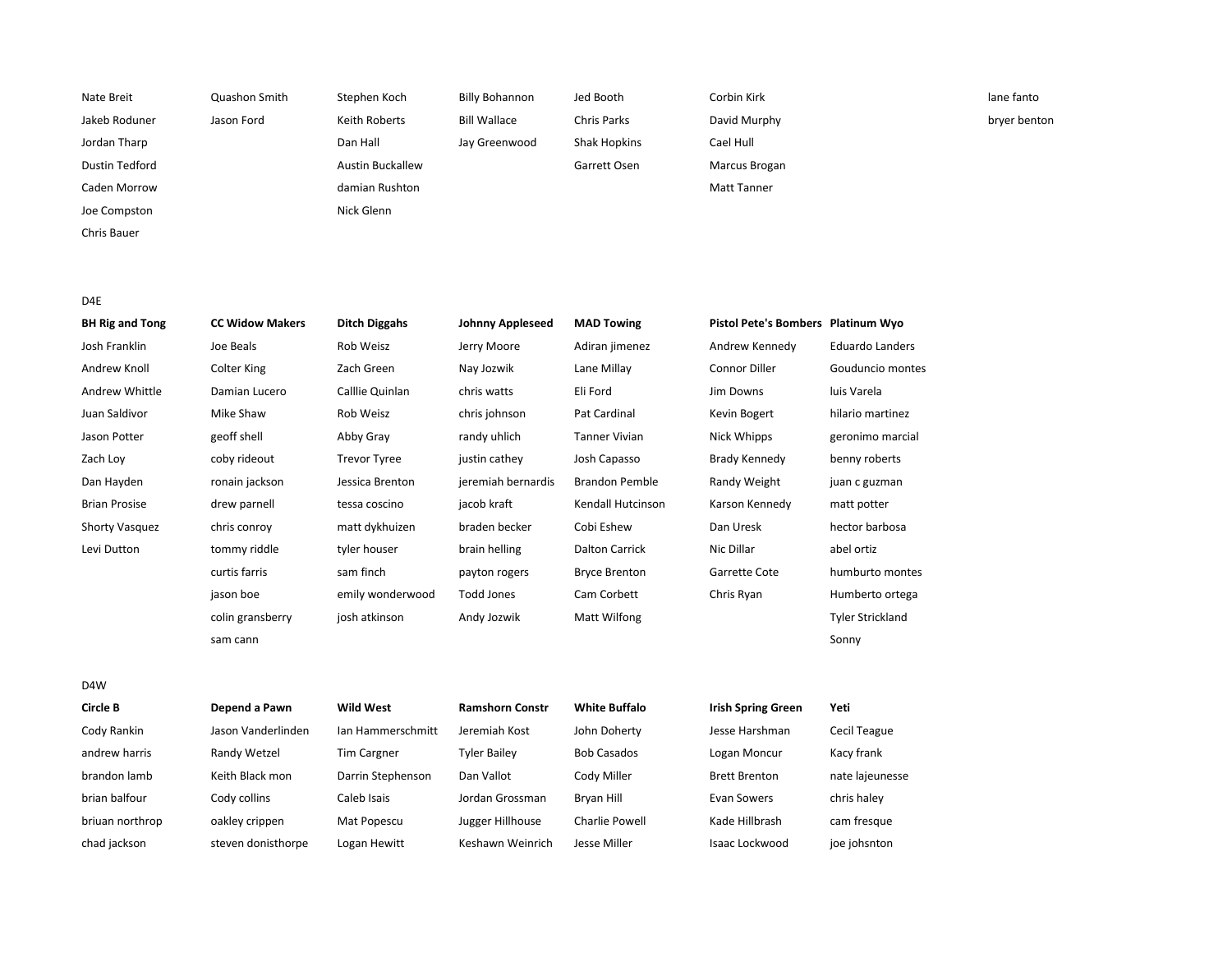| dean lamb       | chad lund     | Rolando Ruiz         | <b>Brett Chuman</b>  | John Beckner   | Owen Hroning    | greg johnston |
|-----------------|---------------|----------------------|----------------------|----------------|-----------------|---------------|
| jason dye       | troy mcmillen | Mark Mckee           | Jonathon Vallot      | Zach Powell    | Dan Slack       | dillon farley |
| nate mogen      | mike moline   | Ryan Rivera          | Dan Buell            | Scott Wintz    | Chase Clare     | cort frank    |
| pat chaput      | shane roche   | <b>Colton Morris</b> | Ben Marquez          | Douglas Butler | jared siedring  | casey collins |
| sam byrd        | hunter tate   | Caleb Maxey          | Jay Hillhouse        | Jess M         | seth wolford    | jesse abbott  |
| stacy mendoza   | eric zespy    | Garth Ginder         | Kobie Howell         | Daniel Hoffman | brett norvelle  | aaron cook    |
| steve mogen     | troy zespy    | Ty Kelly             | <b>Scott Rodgers</b> | Chris Szewczyk | jackson hiatt   | Cody Stanton  |
| tanner kelley   |               | Kris Gunther         | Payton Rodgers       |                | zion seteves    |               |
| travis kuharski |               | Jeremy Boulland      | Colten Rodgers       |                | seth visinerose |               |
| ryan rodgers    |               |                      | Alex Edwards         |                | ben aores       |               |
| jeremy ribio    |               |                      | Ben Vallot           |                | cooper quig     |               |
| Kaden Vacksca   |               |                      | Lars Alseyer         |                | ryan sorenson   |               |
| Lane Jackson    |               |                      |                      |                | aj bryson       |               |
| Carry Siegal    |               |                      |                      |                | william lance   |               |
|                 |               |                      |                      |                |                 |               |

D5

| 307 Designs           | <b>Boyd Ave Baptist</b> | <b>Granite Peak Fab</b> | <b>Mount Hope</b>     | <b>Green Machine</b> | <b>Outfitter Church</b> | Hoerbiger              | <b>Saldivar Solutions</b> |
|-----------------------|-------------------------|-------------------------|-----------------------|----------------------|-------------------------|------------------------|---------------------------|
| <b>Andrew Maxwell</b> | Patrick Ford            | David Fountain          | Dan Graham            | Alex Sanchez         | <b>Tyler Martin</b>     | Michael Scott          | Jesus Saldiver            |
| jared fehringer       | seth tharp              | <b>Hunter Mcdaric</b>   | <b>Thomas Graham</b>  | Steven Sanchez       | <b>Matt Sabion</b>      | Justin Dorman          | Jhever Yarez              |
| bryan maxwell         | matt Thomas             | <b>Carson Stotts</b>    | Eric Graham           | aaron lowman         | Lance Anding            | <b>Bonnie Kline</b>    | Jaquin gomez              |
| ryan parker           | ed tharp                | Mark Douglas            | Seth Ahlers           | randall wehr         | Mike Feeback            | Shane Leonard          | jace laris                |
| austin luers          | jordan tharp            | aaron Sell              | Benamin Craig         | davce see            | Justin Stockton         | Chance Moore           | steve gilbertson          |
| karson burnett        | eric carlson            | Tre Sell                | <b>Brandon Weaver</b> | terrell porter       | <b>Tyler Stockton</b>   | Drake Davison          | breydan burton            |
| chad miller           | tommy carubie           | Adam Word               | Dan Klasses           | tristen simpson      | Brady Balzan            | Willie Duncan          | walter diaz               |
| dustin bell           | scott baxter            | Adrian Word             | Daniel Airisa         | billy presfield      | Dan Wolosin             | Christian Becker       | jayden simmons            |
| jake mcwain           | charles walker          | Ethan Wishart           | Jeremiah Holthus      | tyler horbsbroger    | Lee Overstraut          | Robby Hicks            | zach ripley               |
| scott isemock         | steven hall             | Dylan Wisland           | Kolby Phanvekhong     | lucas roszel         | Kevin Cline             | Ezra Bovee             | troy ballou               |
| scott warren          | dann hurtado            | Tommy Wisland           | Anthony Airisa        | gay ehir             | Chris Cimino            | Aaron Bowman           | rodriguez                 |
| jorge jimenez         | beach graham            | Lance Sternhagen        | Jeff Snyder           | beau watt            | Kolby Smith             | Justin Lemmon          | Noel Anaya                |
| john miller           | allen coble             | Jay Fountain            | Paul Sorenson         | andrew harris        | <b>Thomas Platt</b>     | <b>Tanner Czellecz</b> |                           |
|                       | zach schaff             | Hayden Hayes            | Christian Prews       | brandon prochnow     | Robert Weant            | Cody Collins           |                           |
|                       | joe shaw                |                         | Nathaniel Hahn        |                      | Lucas Smith             |                        |                           |
|                       | boyd wolf               |                         | Nathaniel Meade       |                      |                         |                        |                           |
|                       |                         |                         | Casey Keith           |                      |                         |                        |                           |